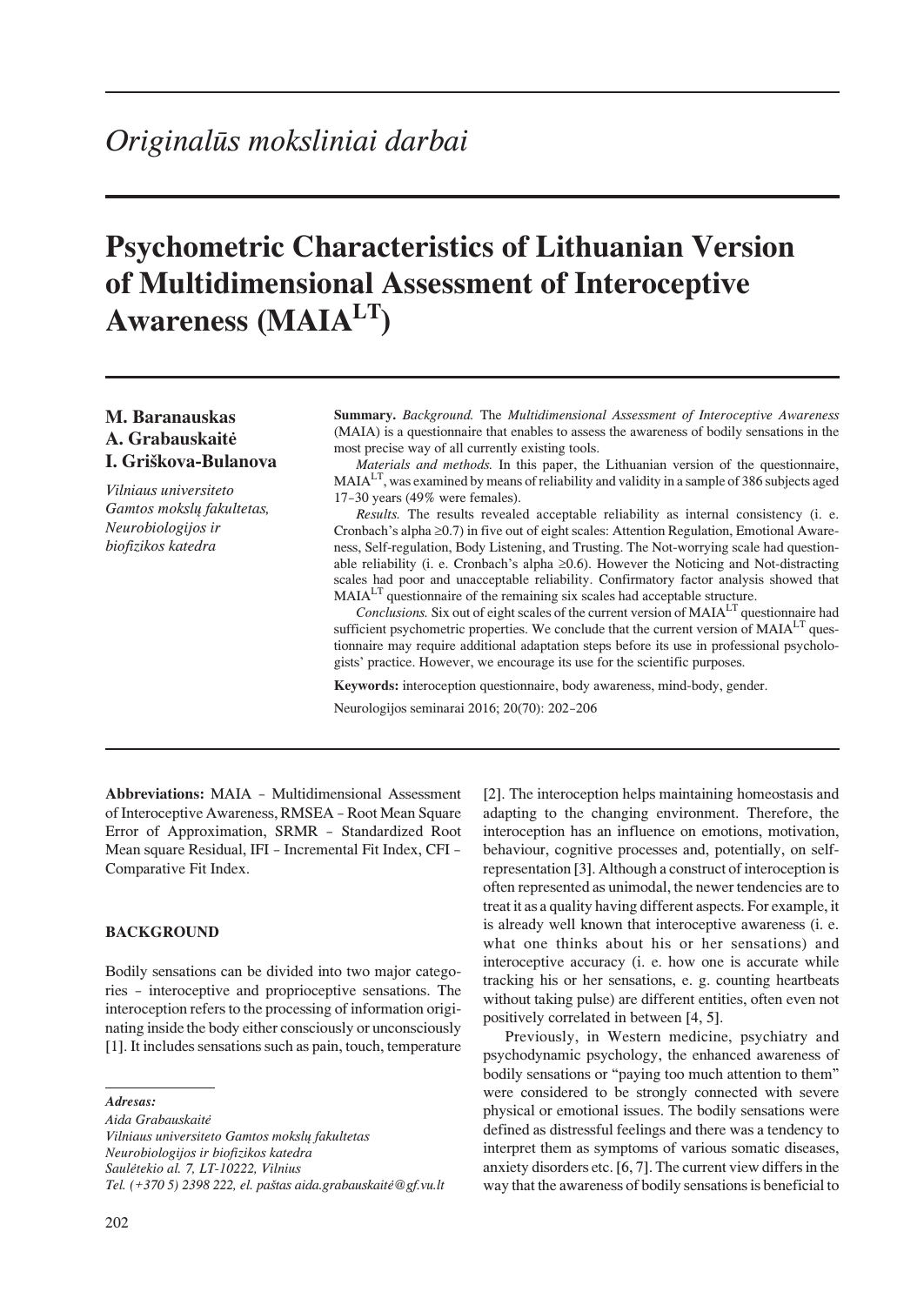one's health: the body-mind relation enhancing practices may aid in treating different somatic and psychical illnesses. By this account, the body awareness and the technique of mindfulness (i. e. an awareness and acceptance of the moment without making any judgements or trying to analyse what is happening) are underlined  $[6, 8, 9]$ . Researches of interoception may deepen the understanding of the decision-making process in humans [10, 11], reaction to pain and its tolerance  $[12, 13]$ , and point to a possible solution for the addiction-linked behaviours [2]. The variety of interoception-related areas of interest creates an urge to seek for tools to assess this construct.

Mehling et al. [1] performed a database search for bodily awareness tools. 39 questionnaires were found in total. Authors excluded those questionnaires that evaluated exclusively anxiety and emotions (without attention to the corresponding physical sensations), self-consciousness, and body image or self-objectification; they also excluded instruments that used observer rating only. None of the remaining 12 questionnaires met the criteria for a desired interoception tool, i. e. they: a) did not cover important aspects of bodily awareness; b) did not allow differentiation between an adaptive and maladaptive awareness; c) did not meet basic psychometric requirements.

After finding no suitable comprehensive tool for the evaluation of bodily senses, Mehling et al. created new questionnaire, the Multidimensional Assessment of Interoceptive Awareness (MAIA) [6]. To date, MAIA seems to be the only questionnaire that enables to evaluate interoceptive awareness in a detailed manner. MAIA is allowed for translation and use without any payment or written permission from its authors. MAIA is already translated into Brazilian Portuguese, Dutch, French, German, Hebrew, Hungarian, Italian, Japanese, Persian, Polish, Spanish, Swedish, and also into Lithuanian.

At the moment, there are six articles available containing psychometrics of MAIA's validity and reliability: two on the original English MAIA version and four on its translations into different languages. For the original MAIA version, in the first article, the sample consisted of 325 subjects, about half of them were highly experienced as instructors of mind-body therapies with at least five years of teaching experience (mean age 53.1 years,  $SD=10.5$  years), others were less experienced instructors or clients of body awareness-enhancing therapies (mean age 42.2 years, SD=11.5 years) [6]. In the second article, the sample consisted of 435 primary care patients (mean age 54 years, SD=12 years) with current or past lower back pain complaints [14]. The German sample consisted of 1076 participants (mean age 38.7 years, SD=9.3 years; age range from 18 to 59 years); the majority of them filled the questionnaire on the internet [15]. The Spanish version sample included 470 Chilean participants (mean age 30.5 years, SD=10.6 years; age range from 18 to 70 years) from general population [16]. The Polish version was explored in a sample of 75 females (mean age 41 years, SD=12 years); about half of them had practiced fitness for at least of 1.5 year [17]. The Italian version was assessed in

a sample of 321 healthy Italian psychology students (mean age 20.5 years, SD=0.9 years; age range from 19 to 27 years) [18].

The validity of the constructs was proved in several ways. The content validity was proved by confirmatory factor analysis [6, 14-16, 18]. The criterion validity was proved 1) by estimation of connections with other similar questionnaires and 2) by showing no connection with non-related questionnaires. In particular, the MAIA scales positively correlated with scales for evaluating aspects of mindfulness or body sensations from the following questionnaires: Five Factor Mindfulness Questionnaire (FFMQ), Body Consciousness (BCQ) and Body Responsiveness Questionnaire (BRQ) [6, 15]. Moreover, the score of Not-worrying scale showed negative correlation or no correlation with the question aires or separate scales from questionnaires designed to evaluate anxiety as a state or a trait [6, 14, 15].

The reliability was found to be high for five to six of eight MAIA scales in existing articles on MAIA psychometrics. However, reliability as internal consistency is questionable or poor for Not-distracting, Not-worrying scales and Noticing scale [6, 14, 16-18]. The German validation article additionally included test-retest reliability: for the different scales, it ranged from 0.66 to 0.79 [15].

One of the limitations of earlier MAIA studies is the fact that the above mentioned MAIA psychometrics were obtained from females-dominated samples: 79% of females in original investigation on MAIA validation [6], 100% in Polish study [17], 91.3% in Italian [18], 76.6% in Chilean [16], and 67.9% in German sample [15].

# **OBJECTIVE**

The aim of this study was to assess the psychometric properties of Lithuanian MAIA translation in Lithuanian speaking 17-30 years-old population.

#### **METHODS**

#### The MAIA questionnaire

The MAIA questionnaire consists of 32 items that are grouped into 8 scales. The scales are created to identify the following aspects: 1) *Noticing* - awareness of uncomfortable, comfortable, and neutral body sensations; 2) Not-distracting - tendency not to ignore or distract oneself from sensations of pain or discomfort; 3) Not-worrying - tendency not to worry or experience emotional distress with sensations of pain or discomfort; 4) Attention Regulation ability to sustain and control attention to body sensations; 5) *Emotional Awareness* - awareness of the connection between body sensations and emotional states; 6) Self-regulation - ability to regulate distress by attention to body sensations; 7) Body Listening - active listening to the body for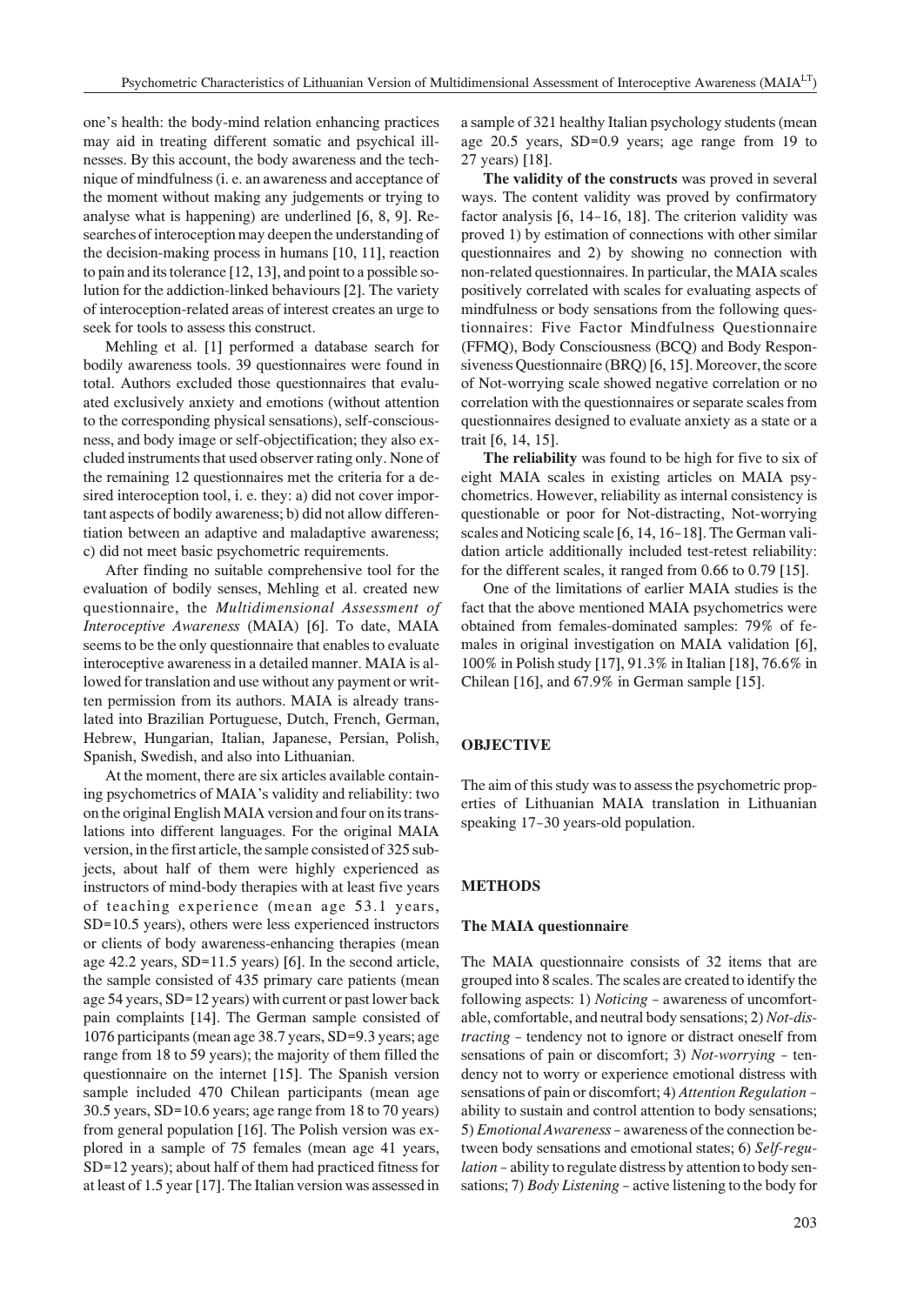| <b>Scale (Questions)</b>       | Interquartile range Skewness Kurtosis Minimum Quartile 1 Median Quartile 3 Maximum |         |         |      |      |      |      |      |
|--------------------------------|------------------------------------------------------------------------------------|---------|---------|------|------|------|------|------|
| Noticing $(1-4)$               | 1.00                                                                               | $-0.71$ | 0.50    | 0.50 | 3.00 | 3.50 | 4.00 | 5.00 |
| Not-distracting $(5-7)$        | 1.00                                                                               | 0.20    | 0.22    | 0.00 | 1.67 | 2.00 | 2.67 | 5.00 |
| Not-worrying $(8-10)$          | 1.33                                                                               | 0.20    | $-0.31$ | 0.00 | 1.67 | 2.33 | 3.00 | 5.00 |
| Attention Regulation $(11-17)$ | 1.14                                                                               | $-0.20$ | 0.02    | 0.43 | 2.29 | 2.86 | 3.43 | 5.00 |
| Emotional Awareness (18-22)    | 1.20                                                                               | $-0.69$ | 0.61    | 0.00 | 2.80 | 3.40 | 4.00 | 5.00 |
| Self-regulation $(23-26)$      | 1.50                                                                               | $-0.15$ | $-0.36$ | 0.00 | 1.75 | 2.50 | 3.25 | 5.00 |
| Body Listening (27-29)         | 1.67                                                                               | $-0.02$ | $-0.56$ | 0.00 | 1.33 | 2.33 | 3.00 | 5.00 |
| Trusting (30–32)               | 1.67                                                                               | $-0.85$ | 0.76    | 0.33 | 3.00 | 4.00 | 4.67 | 5.00 |

Table 1. **The descriptive statistics of MAIA<sup>LT</sup>** scales

in sight; 8) *Trusting* – experience of one's body as safe and trustworthy. The answers are given on a Likert scale from 0 (never) to 5 (always). The score of the scale is counted by averaging the scores of items belonging to each scale. Scores for items from 5 to 9 have to be reversed.

### **The MAIA translation**

The Multidimensional Assessment of Interoceptive Awareness was translated from English into Lithuanian independently by the researchers, i. e. MB and AG, and also by the translation office. During the next step, researchers had a discussion with the purpose to choose the most proper forms of items with regard to the definition of each construct described in the MAIA authors' article [6] and the comments in the article about MAIA translation into Spanish [16]. When encountering inconsistencies, the investigators also looked through the French version of the MAIA. Finally, consultations with the authors of MAIA via email concerning the proper translation of some items were arranged. After the preparation of the first translation of the questionnaire, a pilot research was performed in a sample of 32 students of kinesiotherapy at Vilnius University. The students were asked to identify those items that were difficult to understand or that might have different meanings and to evaluate the overall understandability of the question naire. The students rated the MAIA as overall understandable and easy to fill in. The filling procedure lasted around five minutes. However, the pilot research revealed that three of 32 items were less understandable among students and were adjusted accordingly. The translated MAIA version preserved the structure of the original questionnaire. The final Lithuanian MAIA version was approved by the MAIA authors and they placed it on the website together with the translations into other languages: www.osher.ucsf.edu/maia/

#### **Participants**

For the validation of the MAIA<sup>LT</sup>, 386 subjects (49% female), aged 17–30 years (M=21.19, SD=2.31) filled in the questionnaire. The majority of the participants were students (biomedical sciences, humanitarian sciences, physical sciences, social sciences, technological sciences and arts). The years of their education ranged from 10 to  $24$  (M=14.9, SD=1.9). Participants spent the largest part of

their lives in different places of Lithuania:  $18\%$  – in a village,  $46\%$  – in a town and  $35\%$  – in a city.

#### **Statistical analysis**

Cronbach's alpha was calculated to evaluate reliability, in particular, internal consistency reliability. The reliability of the scale at Cronbach's alpha =0.7 was considered acceptable. Confirmatory analysis was performed using *cfa* and *sem* extensions for R statistics package. The fitness of confirmatory factor analysis was evaluated according to RMSEA, SRMR (a good value is 0.05, and acceptable value is  $0.08$ , IFI and CFI (a good value is  $0.95$ , and acceptable value is  $(0.90)$  [19]. Significance level was set at p=0.05.

## **RE SULTS**

As indicated by Shapiro-Wilk test the majority of ratings of the items and scales were not normally distributed. Although the data did not fit normal distribution, the modules of kurtosis and skew ness of the scores on items did not ex ceed 1.0 with the exception of question 32 (though both kurtosis and skewness did not exceed interval from -1.5 to 1.5). In addition, answers to every question contained all possible six values. The descriptive statistics of the MAIA<sup>LT</sup> scales is presented in Table 1.

The **reliability** as the internal consistency of MAIA<sup>LT</sup> was acceptable (i. e. Cronbach's 0.7) for five out of eight scales - Attention Regulation, Emotional Aware-

Table 2. The reliability as internal consistency of MAIA<sup>LT</sup> scales (Cronbach's alpha)

| <b>Scale (Questions)</b>       | Cronbach's alpha |  |  |  |
|--------------------------------|------------------|--|--|--|
| Noticing $(1-4)$               | 0.549            |  |  |  |
| Not-distracting $(5-7)$        | 0.409            |  |  |  |
| Not-worrying $(8-10)$          | 0.632            |  |  |  |
| Attention Regulation $(11-17)$ | 0.799            |  |  |  |
| Emotional Awareness (18–22)    | 0.734            |  |  |  |
| Self-regulation (23-26)        | 0.794            |  |  |  |
| Body Listening (27-29)         | 0.810            |  |  |  |
| Trusting $(30-32)$             | 0.820            |  |  |  |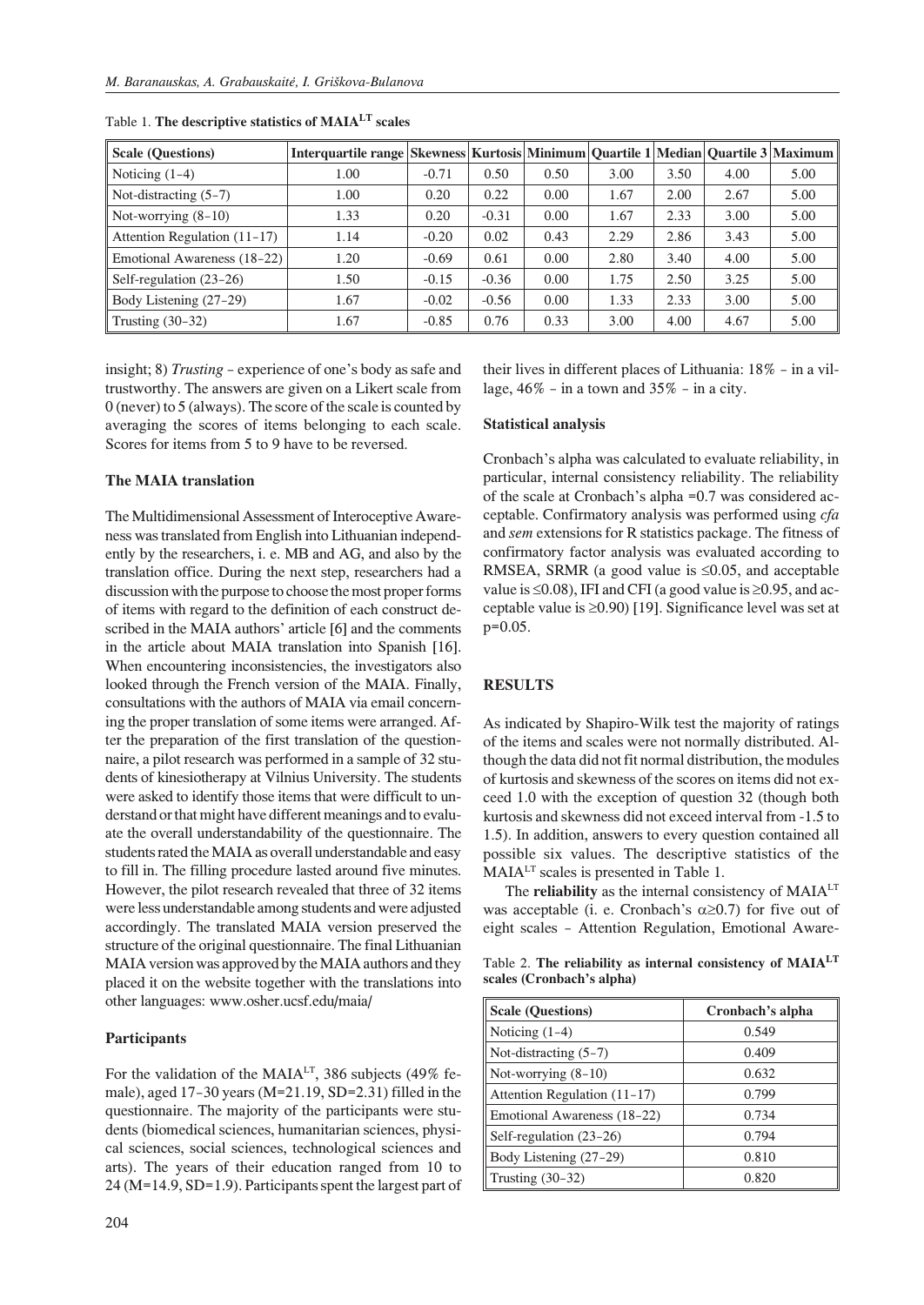ness, Self-regulation, Body Listening and Trusting - and questionable reliability for Not-worrying scale  $(0.7\textdegree 0.6)$  (see Table 2). The lowest reliability was observed for Not-distracting and Noticing scales.

For the evaluation of **validity** of the MAIA structure, confirmatory factor analysis was performed after rejection of Not-worrying and Trusting scales. Confirmatory factor analysis showed that six factors (remaining scales) solution provided an adequate fit to the data ( $2=760.91$ , df=260, p<0.001; RMSEA=0.072 and SRMR=0.072, thus these two fit indices were acceptable  $(0.08)$ , also IFI= $0.852$  and CFI= $0.850$ , thus these two fit indices were almost acceptable).

#### **DISCUSSION**

The study aimed at the translation of the MAIA questionnaire into the Lithuanian language and assessment of its psychometric characteristics.

The Lithuanian version of MAIA has comparable psychometric characteristics to English, German, Polish, Italian and Spanish versions. We obtained acceptable reliability as internal consistency (Cronbach 0.7) for Attention Regulation, Emotional Awareness, Self-regulation, Body Listening and Trusting scales, questionable reliability for Not-worrying scale  $(0.7\text{)}$  0.6), poor reliability for Noticing scale  $(0.6$ > 0.5), and unacceptable reliability for Not-distracting scale  $($  <0.5). Note that these five scales had acceptable or good reliability in all previous MAIA studies [6, 14-18]. Not-distracting scale consistently was reported to have the lowest reliability as internal consistency across almost all versions of the MAIA [6, 14, 15, 17, 18].

It is worth noting however, that the answers to the question naire might depend on how much experience in body awareness-enhancing practices participants had. In contrast to our study, in the initial study by MAIA authors, all participants had prior skills in body awareness-enhancing practice. Bornemann and colleagues [15] found, that 3-months interoceptive training improved five out of eight aspects of interoceptive awareness, compared to a retest control group. Current version of MAIA is not excellent, but can capture the aspects of interoceptive awareness including adaptive and maladaptive features [6]. Several limitations of our study should be mentioned. First of all, we enrolled a sample of young adults (17–30 years) and it remains unclear how the results would look like in a broader population. Further studies should determinate  $MAIA<sup>LT</sup>$  psychometric characteristics after inclusion of more specific population, e. g. practitioners of body awareness-enhancing therapies, clinical patients. According to the regulations [20], criteria of psychological assessment tools are milder for those being used in scientific research, in comparison to those that are used in psychologist's practice; thus we consider MAIALT as suitable for use in research, not for use in practice.

#### **CON CLU SIONS**

The reliability as the internal consistency of  $MAIA<sup>LT</sup>$  was acceptable (i. e. Cronbach's 0.7) for Attention Regulation, Emotional Awareness, Self-regulation, Body Listening and Trusting scales, and questionable (i. e. Cronbach's

0.6) for Not-worrying scale; and the MAIA<sup>LT</sup> structure of these six scales is acceptable based on the confirmatory factor analysis. We conclude that the current version of MAIA<sup>LT</sup> questionnaire may require additional adaptation steps before its use in professional psychologists' practice. However, we encourage its use for the scientific purposes.

#### **REFERENCES**

- 1. Mehling WE, Gopisetty V, Daubenmier J, Price CJ, Hecht FM, Stewart A. Body awareness: construct and self-report measures. PLoS ONE 2009; 4(5): e5614.
- 2. Verdejo-Garcia A, Clark L, Dunn BD. The role of interoception in addiction: a critical review. Neurosci Biobehav Rev 2012; 36(8): 1857–69.
- 3. Critchley HD, Harrison NA. Visceral influences on brain and behavior. Neuron 2013; 77(4): 624-38.
- 4. Garfinkel SN, Seth AK, Barrett AB, Suzuki K, Critchley HD. Knowing your own heart: distinguishing interoceptive accuracy from interoceptive awareness. Biol Psychol 2015; 104: 65–74.
- 5. Ceunen E, Van Diest I, Vlaeven JWS. Accuracy and awareness of perception: related, yet distinct (commentary on Herbert et al., 2012). Biol Psychol 2013; 92(2): 426–7.
- 6. Mehling WE, Price C, Daubenmier JJ, Acree M, Bartmess E, Stewart A. The Multidimensional Assessment of Interoceptive Awareness (MAIA). PLoS ONE 2012; 7(11): e48230.
- 7. Pennebaker JW. The psychology of physical symptoms. New York: Springer–Verlag, 1982; 205. [Cited 2015 Apr 4]. [Internet]. Available from: books.google.lt/books?hl=lt& lr=&id=8WT1GRrhZMkC
- 8. Dan-Glauser ES, Gross JJ. The temporal dynamics of emotional acceptance: experience, expression, and physiology. Biol Psychol 2015; 108: 1–12.
- 9. Price CJ, Thompson EA. Measuring dimensions of body connection: body awareness and bodily dissociation. J Altern Complement Med 2007; 13(9): 945-53.
- 10. Dunn BD, Galton HC, Morgan R, Evans D, Oliver C, Meyer M, et al. Listening to your heart. How interoception shapes emotion experience and intuitive decision making. Psychol Sci 2010; 21(12): 1835–44.
- 11. Werner NS, Schweitzer N, Meindl T, Duschek S, Kambeitz J, Schandry R. Interoceptive awareness moderates neural activity during decision-making. Biol Psychol 2013; 94(3): 498–506.
- 12. Flink IK, Nicholas MK, Boersma K, Linton SJ. Reducing the threat value of chronic pain: a preliminary replicated single-case study of interoceptive exposure versus distraction in six individuals with chronic back pain. Behav Res Ther 2009; 47(8): 721–8.
- 13. Weiss S, Sack M, Henningsen P, Pollatos O. On the interaction of self-regulation, interoception and pain perception. Psychopathology 2014; 47(6): 377–82.